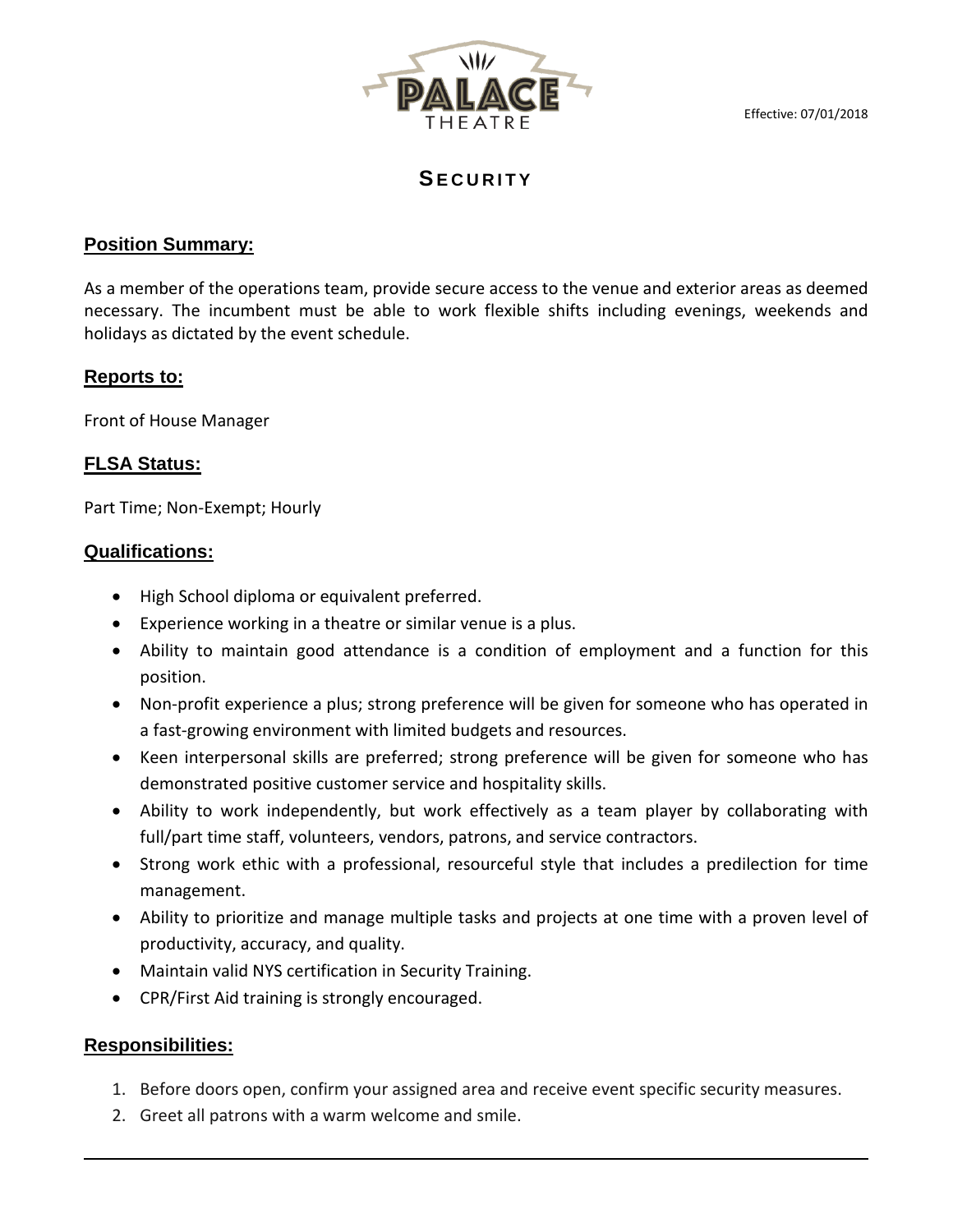- 3. Control all patron access.
- 4. Perform visual or, when necessary, physical search of each patron, prohibiting entry of all items that may cause or present potential harm or injury such as firearms, weapons, knives, pepper spray, etc.
- 5. Visually search all large bags, handbags and explain the "No Backpack" policy
- 6. Prohibit items deemed non-permissive by the performance or venue such as cameras, video and/or audio recording equipment, signage, food, drinks, etc.
- 7. Observe and report activities or incidents at assigned area; providing security and safety of patrons, performers, personnel and property.
- 8. Preserve order and act to enforce regulations and directives for the site pertaining to personnel, visitors, performance and premises.
- 9. Patrol assigned areas, checking for unsafe conditions, hazards, unlocked doors, security violations, blocked entrances and exits, and unauthorized persons.
- 10. Respond to incidents of fire, medical emergency, patron and other incidents.
- 11. Generate logs and reports as required.
- 12. Communicate with fellow employees and patrons to maintain order and adherence of safety rules.
- 13. Guide patrons to restrooms, alternate theatre locations, and exits as needed.
- 14. Provide instructions or assistance in case of emergency.
- 15. Be familiar with all theatre policies and procedures.
- 16. Listen to and properly direct all complaints received to the Front of House Manager.
- 17. Assist patrons exiting the venue when the show is over.

#### **Physical Demands:**

- The employee will often stand; walk, reach with hands and arms, and climb stairs.
- The employee will frequently be required to talk and hear.
- The employee will regularly use their hands to finger; handle, feel, and/or type.
- The employee will be required to lift in excess of 50 pounds.
- Specific vision abilities required by this job include Close vision.
- This is a physical position which may require the ability to bend or twist the body, as well as time, kneeling, crouching, stooping, and/or reaching.
- Occasional use of ladders or scaffolds and the ability to climb them

### **Basic Skills:**

• **Speaking**

Talking to others to convey information effectively.

• **Active Listening**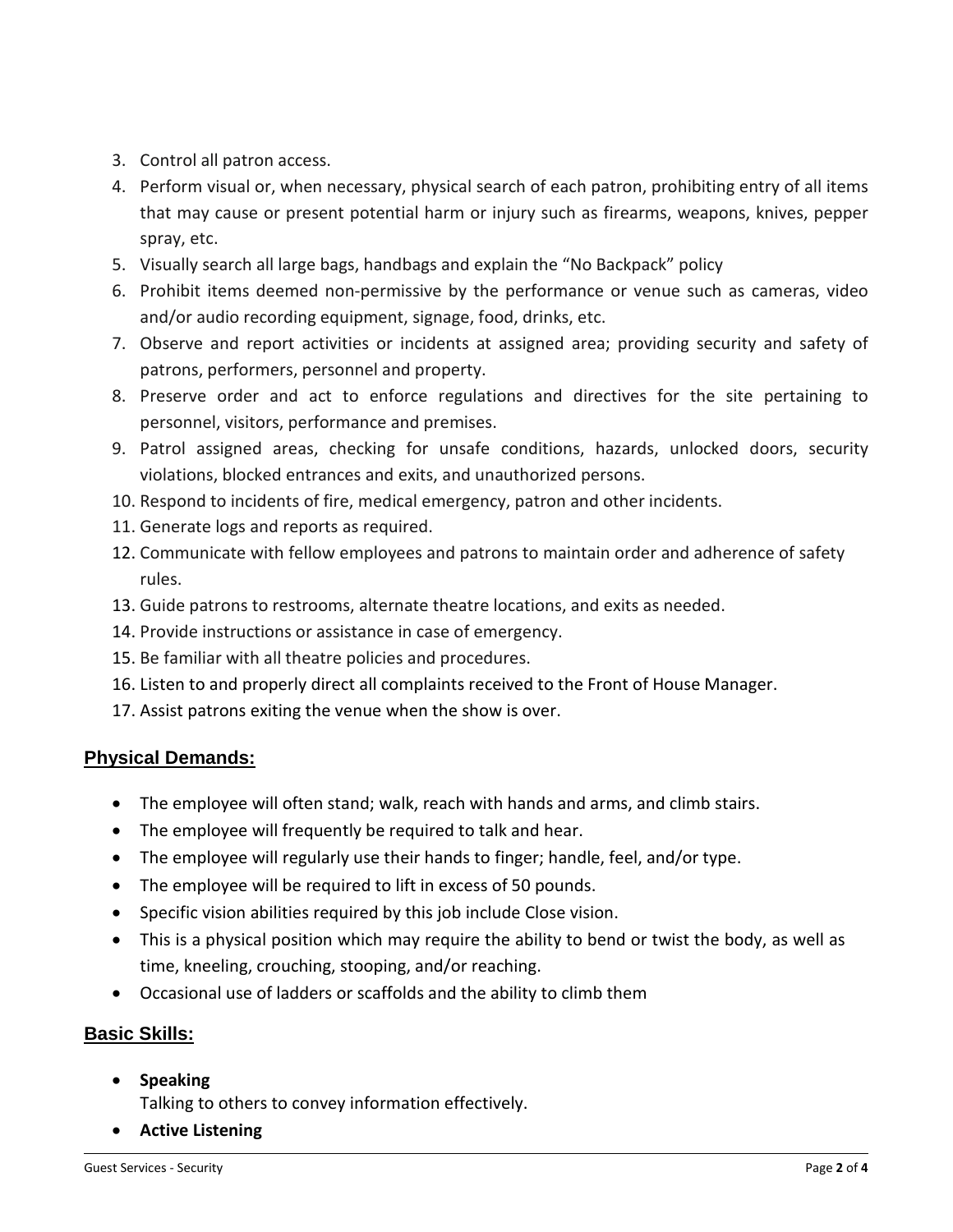Giving full attention to what other people are saying, taking time to understand the points being made, asking questions as appropriate, and not interrupting at inappropriate times.

• **Reading Comprehension**

Understanding written sentences and paragraphs in work related documents.

• **Writing**

Communicating effectively in writing as appropriate for the needs of the audience.

• **Critical Thinking**

Using logic and reasoning to identify the strengths and weaknesses of alternative solutions, conclusions or approaches to problems.

# **Social Skills:**

• **Social Perceptiveness**

Being aware of others' reactions and understanding why they react as they do.

- **Coordination** Adjusting actions in relation to others' actions.
- **Persuasion**

Persuading others to change their minds or behavior.

• **Service Orientation**

Actively looking for ways to help people.

• **Complex Problem Solving**

Identifying complex problems and reviewing related information to develop and evaluate options and implement solutions.

• **Systems Analysis**

Determining how a system should work and how changes in conditions, operations, and the environment will affect outcomes.

• **Systems Evaluation**

Identifying measures or indicators of system performance and the actions needed to improve or correct performance, relative to the goals of the system.

### **Resource Management Skills:**

• **Time Management**

Managing one's own time.

- **Management of Personnel Resources** Motivating, developing, and directing people as they work, identifying the best people for the job.
- **Management of Material Resources**

Obtaining and seeing to the appropriate use of equipment, facilities, and materials needed to do certain work.

# **Computer Skills:**

• **Databases**